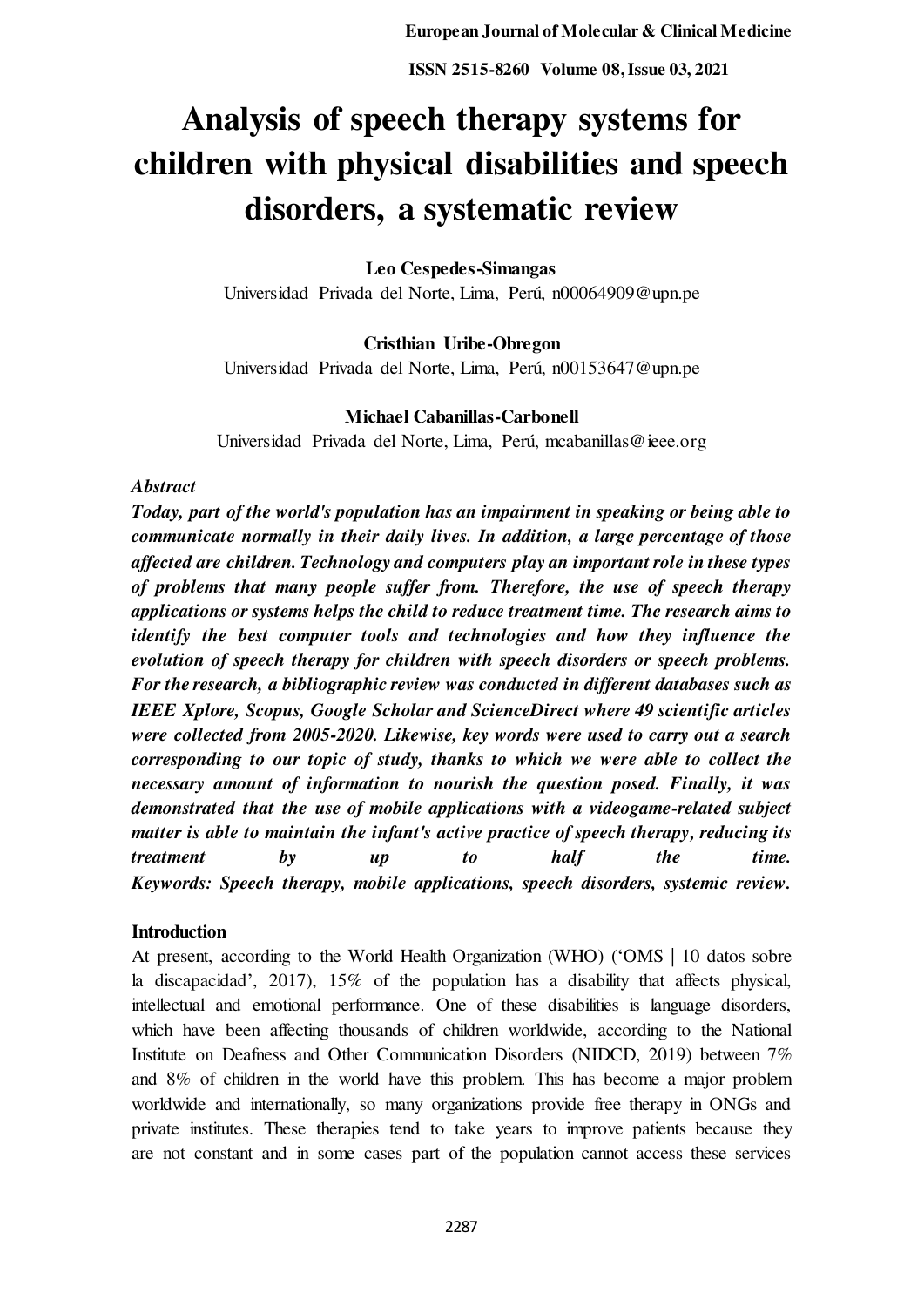## **ISSN 2515-8260 Volume 08, Issue 03, 2021**

because the costs tend to be high due to the length of the treatment. Under this assumption, technology and information technology did not hesitate to provide support to this great problem experienced by thousands of people. Therefore, tools and ways to provide and support the service provided by the organizations were needed. Using applications or learning systems to perform speech therapy helps improve children's learning by reducing treatment time, giving therapists greater reach and constant monitoring of their progress.

Reviewing the definition of (Dom, 2015) Nowadays, mobile applications are no longer just for entertainment, but also for knowledge, and applications capable of providing learning assistance have started to be developed. Also, they are more innovative and dynamic so that the student can learn before, during or after a class session because many of them do not depend on an internet connection.

Learning applications are starting to become more involved in our lives, many of them represented in games that try to improve activities such as memory training. Therefore, results of successful speech therapy learning applications were sought.

As mentioned in the article in (Rocha *et al.*, 2019) The use of learning applications focused on speech therapies is shown to be successful because they are efficient, effective and satisfactory for those who use them, both children and speech therapy specialists. Demonstrating in their data a significant improvement in language skills and oral expressions.

In the same way (Red Universitaria Campusvirtuales. *et al.*, 2012) implemented a robot assistant based on a mobile application in order to carry out activities capable of reinforcing the therapies outside the classroom schedule, this because the application had a system capable of storing the recordings, position of the mouth and the gestures or position of the mouth when performing the practices, thanks to having a webcam. The data collected was sent to a web system that was sent to the therapist so that they could give the corresponding advice to the patients. This system showed very encouraging results and was successfully integrated in some therapy sessions.

The main objective of this research is to analyze the types of computer tools and information technologies used in speech therapies and how they influence their evolution between 2005 and 2020. We took into consideration scientific articles and journals that were collected using different databases and an exhaustive analysis taking into consideration the types of systems, topics and the evolution of the learning therapies of the research project.

# **Methodology**

# *A. Type of Study*

A systematic review is an article of "synthesis of available evidence" where a review of primary studies is carried out with the objective of summarizing the information contained in an article of interest in order to compare it and demonstrate its contributions with those of other similar articles. (Manterola *et al.*, 2013)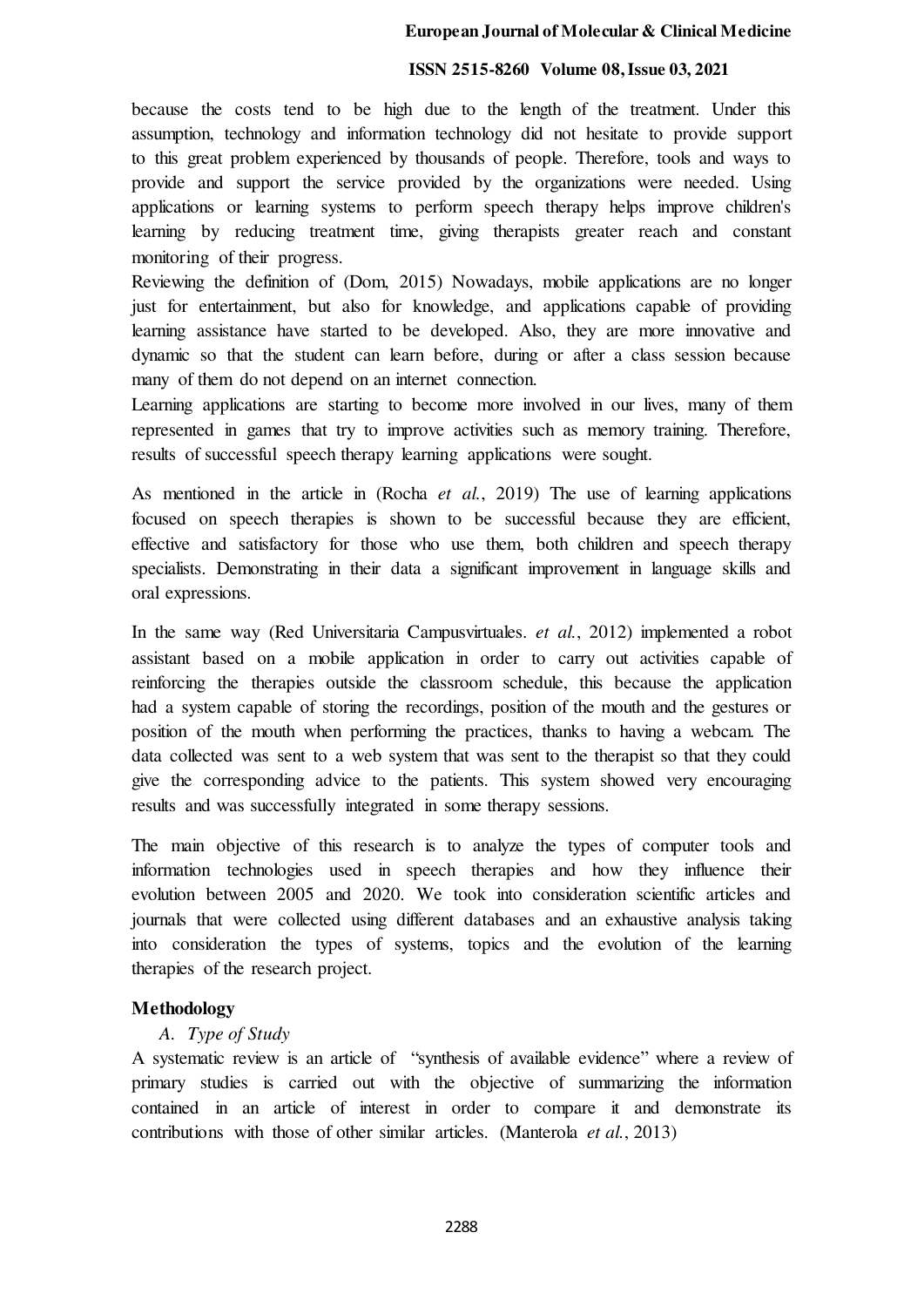# *B. Research Questions*

The proposed research questions are as follows.

**RQ1. What would be the best tools and computer technologies for the implementation of speech therapy systems for children with speech disorders or speech problems?** 

**RQ2. What would be the best subject matter to develop an application or system with the objective of complementing speech therapies and how do they influence the development and/or evolution of the therapies?** 

# *C. Search Strategies*

To answer our research question, a search for published articles was conducted in IEEE Xplore, Scopus, ScienceDirect and Google Academic. A total of 63 scientific articles were collected.

In applying the search for our application, the following keywords were considered." Speech therapy app"," Speech disorders"," Speech therapy for children with applications"," mobile application for speech disorders" and" speech disorders with apps".



Fig 1. Prisma Diagram Methodology

## *D. Inclusion and Exclusion Criteria*

For the systematic review study, the following inclusion and exclusion criteria were applied in the following table.

| <b>Criteria</b>  |                 |                                            |  |  |  |  |  |
|------------------|-----------------|--------------------------------------------|--|--|--|--|--|
|                  | I <sub>01</sub> | The period of publication of the articles  |  |  |  |  |  |
| <b>Inclusion</b> |                 | should be between 2005 and 2020.           |  |  |  |  |  |
|                  | 102             | The languages included in the search are : |  |  |  |  |  |
|                  |                 | Spanish, English and Portuguese.           |  |  |  |  |  |
|                  | I <sub>03</sub> | The articles must include the keywords or  |  |  |  |  |  |
|                  |                 | have some relation with them.              |  |  |  |  |  |

Table 1: Inclusion and exclusion criteria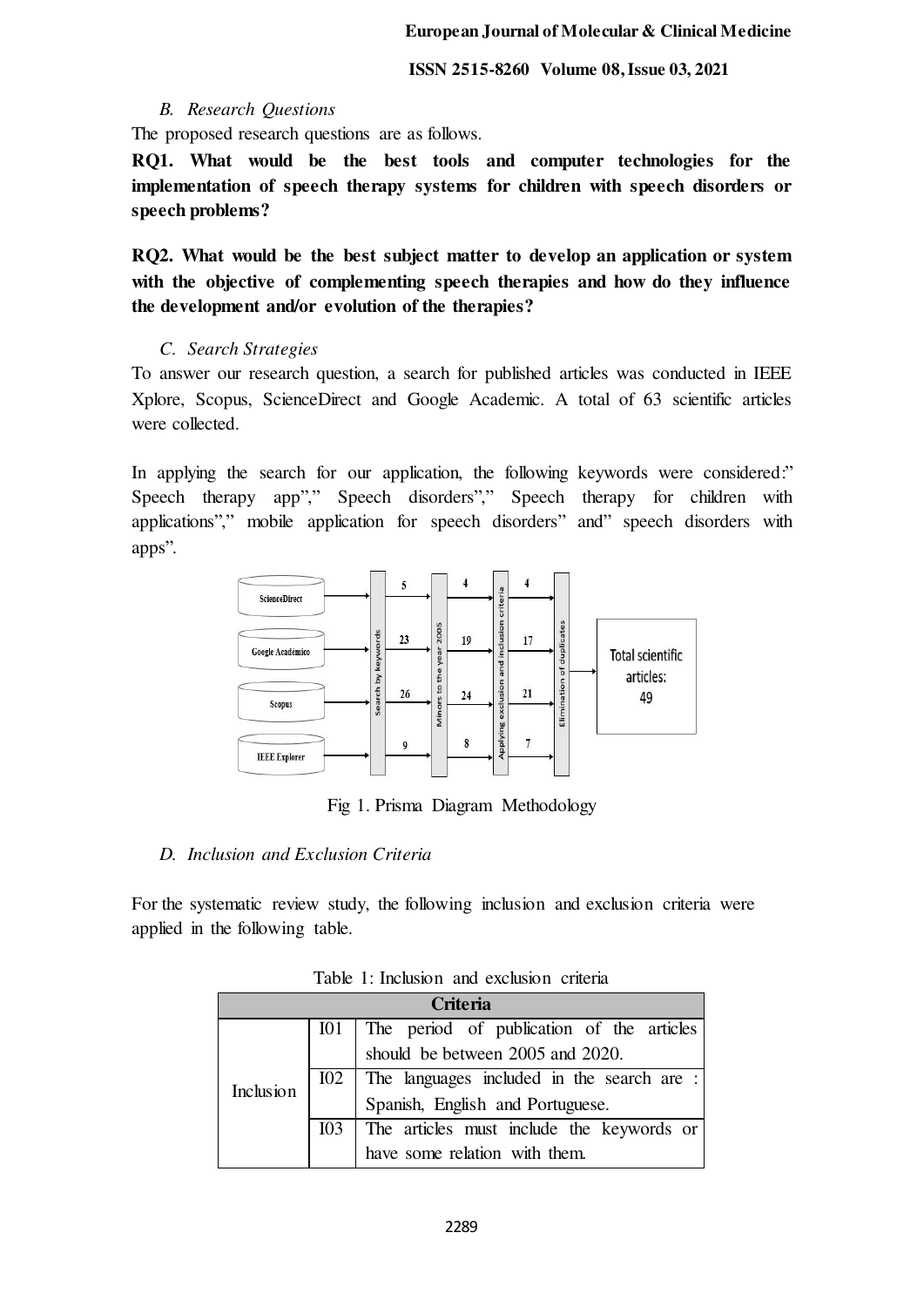|           |                             | E01   Purely computer-related articles on the    |  |  |  |  |  |
|-----------|-----------------------------|--------------------------------------------------|--|--|--|--|--|
|           |                             | subject, which did not provide enriching         |  |  |  |  |  |
| Exclusion | information, were exempted. |                                                  |  |  |  |  |  |
|           |                             | E02   Articles that have very small test samples |  |  |  |  |  |
|           |                             | and do not demonstrate efficient results.        |  |  |  |  |  |

 **ISSN 2515-8260 Volume 08, Issue 03, 2021**



Fig 2. Document inclusion and exclusion flowchart

# **Results**

A total of 63 articles were analyzed, which were collected in different databases already mentioned above, all of which are related to the research topic. That is, speech therapy systems for children with disabilities or speech disorders. After analyzing the articles, they eliminated a total of 14 articles of which 7 did not have information of high relevance to the research, 3 were case studies where there was no application or development test, 2 were articles more than 15 years old and the last one was a thesis. A total of 49 articles were included in the systematic review.

This graph shows the number of articles found by each database.



Fig 3. Items by database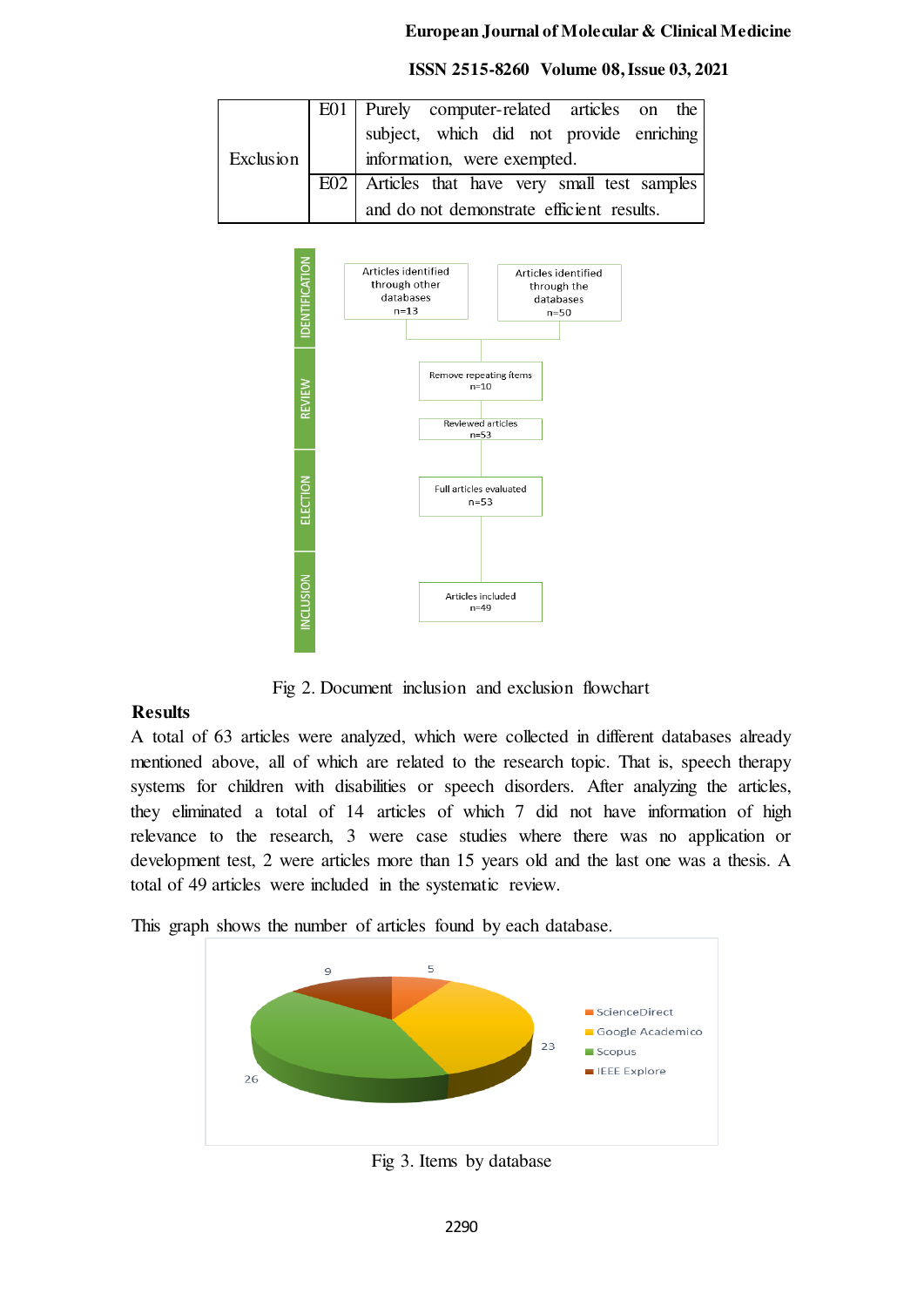#### **ISSN 2515-8260 Volume 08, Issue 03, 2021**

This graph shows the number of articles published per year.



Fig 4. Articles per year

 $\overline{8}$ Argentina Australia  $\equiv$  Brasil  $\overline{7}$ Croacia  $Ecuador$ **España** 6 Estados Unidos Filipinas Holanda 5 Hong Kong  $n$ India Inglaterra  $\blacksquare$  Iran  $\overline{4}$ **Japon**  $\equiv$  Malasia  $Mexico$  $\overline{3}$ **México** Polonia Portugal  $\overline{2}$ Reino Unido  $\blacksquare$  Russia Slovenia  $\mathbf{1}$  $Sudafrica$ **Taiwan** Turquía  $\overline{0}$ Fig 5. Articles by country

This graph shows the number of articles by country.

This graph shows the types of systems that were analyzed throughout the research.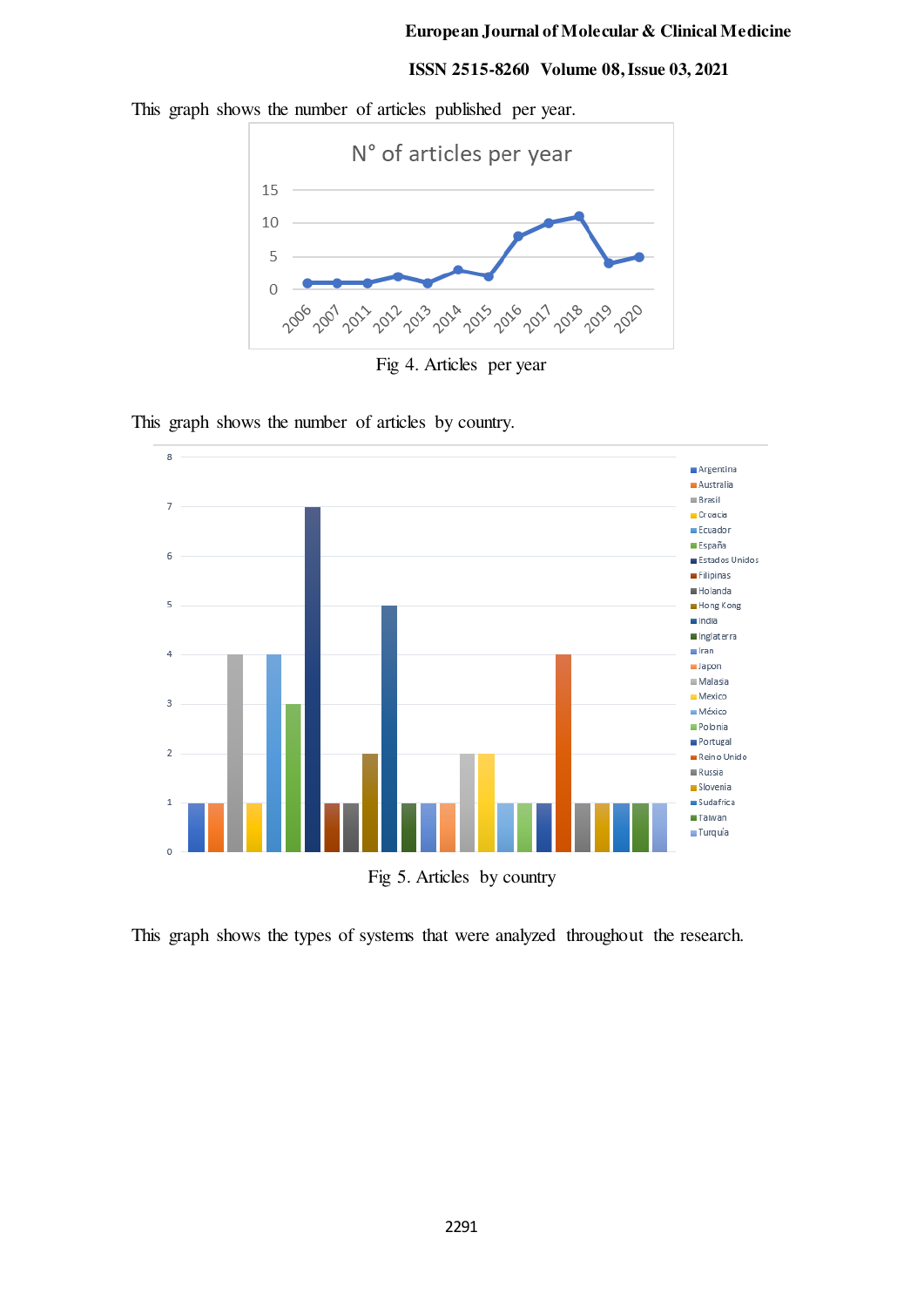

 **ISSN 2515-8260 Volume 08, Issue 03, 2021**

Fig 6. Types of systems analyzed

This graph shows the types of studies that were performed in the articles reviewed.

The following tables show articles divided by subject matter, which were distributed in two areas, "Mobile applications and speech recognition technologies to improve speech therapies " which had 21 articles related to mobile development applications focused on video games, along with face-to-face and face-to-face therapies "Learning and practice system" with 28 articles where independent applications are related to face-to-face therapies, web pages and easy recognition systems, voice, among others.

|                                          | <b>Thematic</b>                                                                                     |
|------------------------------------------|-----------------------------------------------------------------------------------------------------|
| speecl<br>logies                         | Educational videogames to stimulate constant practice in children                                   |
| applications<br>improve<br>echn<br>peech | Video games to complement specialist-supervised speech<br>therapies                                 |
|                                          | Websites and speech learning assistants                                                             |
| earning and                              | Mobile and web applications developed by specialists                                                |
| oractice system                          | Analysis of practice systems and improvement of current speech<br>learning applications and robots. |

| Table 2: Division of article by theme |  |  |
|---------------------------------------|--|--|
|---------------------------------------|--|--|

The following table will show the division of the articles under the theme of mobile applications to reinforce and improve speech therapies and learning and practice systems.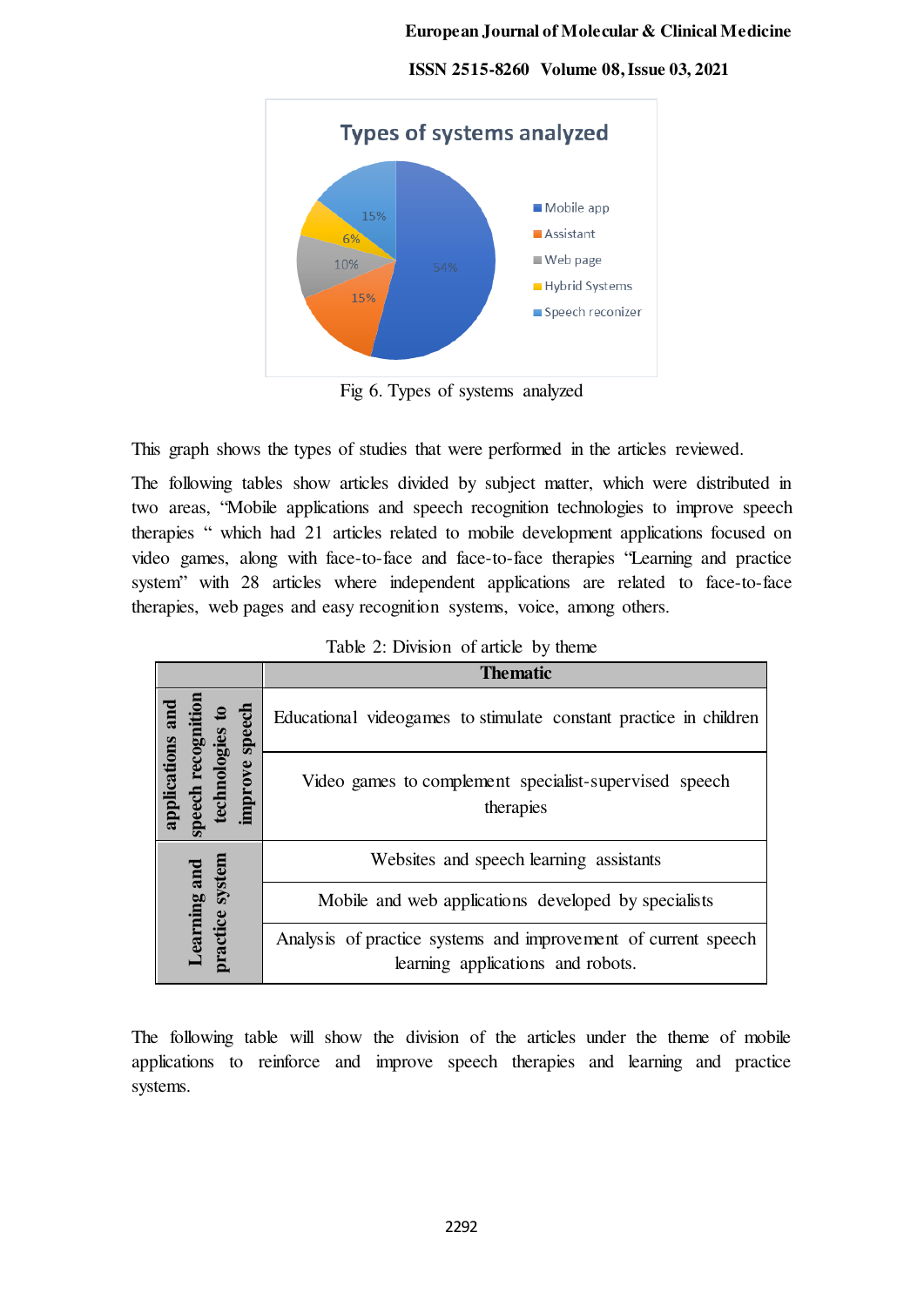# **ISSN 2515-8260 Volume 08, Issue 03, 2021**

| <b>Themes</b>            | <b>References</b>                                                      | <b>Results</b>             |
|--------------------------|------------------------------------------------------------------------|----------------------------|
| Educational              | (Pamplona and Ysunza, 2020); (Jamis The following scientific           |                            |
| videogames               | et al., 2019); (Redrovan-Reyes et al., articles were based on the      |                            |
| to stimulate             | 2019); (Rocha <i>et al.</i> , 2019); (Lorusso <i>et</i> development of | an                         |
| constant                 | al., 2018); (Ng et al., 2018); (Ahmed et educational video game        |                            |
| practice<br>$\mathbf{m}$ | al., 2018); (Shenoy et al., 2017); which aims to provide               |                            |
| children                 | (Cercel Constantin, 2015); (Sazak,                                     | learning techniques for    |
|                          | Yildirim and Kerrigan, no date)                                        | speech improvement         |
|                          |                                                                        | through simple games       |
|                          |                                                                        | that in turn serve as      |
|                          |                                                                        | didactic practices for the |
|                          |                                                                        | patient.                   |

Table 3: Classification of articles according to theme

These results show us the analysis of a secondary complement to face-to-face therapies using applications and video games.

Table 4. Classification of pro-thematic articles on video games as a complement supervised by specialists

| <b>Themes</b>          | <b>References</b>                           | <b>Results</b>                                              |
|------------------------|---------------------------------------------|-------------------------------------------------------------|
| Video games to         | (Marshalkin, Obukhova                       | We were able to<br>find                                     |
| complement specialist- | and                                         | Chernov, $2020$ ; scientific articles where                 |
| supervised speech      | (Khalil <i>et al.</i> , 2020); (Du an       | application<br>was                                          |
| therapies              | Salen<br>and                                | Tekinbas, developed to complement                           |
|                        |                                             | 2020); (Estrada-Cota $et$ the therapy of a patient,         |
|                        |                                             | <i>al.</i> , 2019); (Mart, 2019); using video games. In     |
|                        | (Gačnik <i>et al.</i> , 2018); addition, an | expert                                                      |
|                        |                                             | (Hair <i>et al.</i> , 2018); therapist who evaluates        |
|                        | 2017;<br>(Nayar,                            | the patient's current                                       |
|                        |                                             | (Rodrigues <i>et al.</i> , 2014); condition and suggests an |
|                        | Mena<br>(Félix,<br>and                      | application<br>for<br>a a                                   |
|                        | 2014;<br>Camacho,                           | complementary<br>therapy                                    |
|                        | (Drapeau, Huynh and                         | practice recommends                                         |
|                        | Nech, no date)                              | these applications.                                         |

This table shows the types of web pages used for speech learning.

| Table 5. Classification of articles by topic of websites and speech learning assistants |  |  |  |
|-----------------------------------------------------------------------------------------|--|--|--|
|                                                                                         |  |  |  |

| <b>Themes</b>       | <b>References</b>                                 | <b>Results</b>                    |  |  |  |
|---------------------|---------------------------------------------------|-----------------------------------|--|--|--|
| Websites and speech | (Arévalo<br><b>Illescas</b>                       | and We were able to find a        |  |  |  |
| learning assistants | Martínez                                          | Gutiérrez, support system<br>that |  |  |  |
|                     | 2017); (Vijayalakshmi and complements a patient's |                                   |  |  |  |
|                     | Priya, 2017); (Sebastián and therapy by           | means of                          |  |  |  |
|                     | Lima, 2016); (Folksman <i>et</i> speech           | exercises,                        |  |  |  |
|                     | al., 2013); (Red Universitaria vocalization,      | among                             |  |  |  |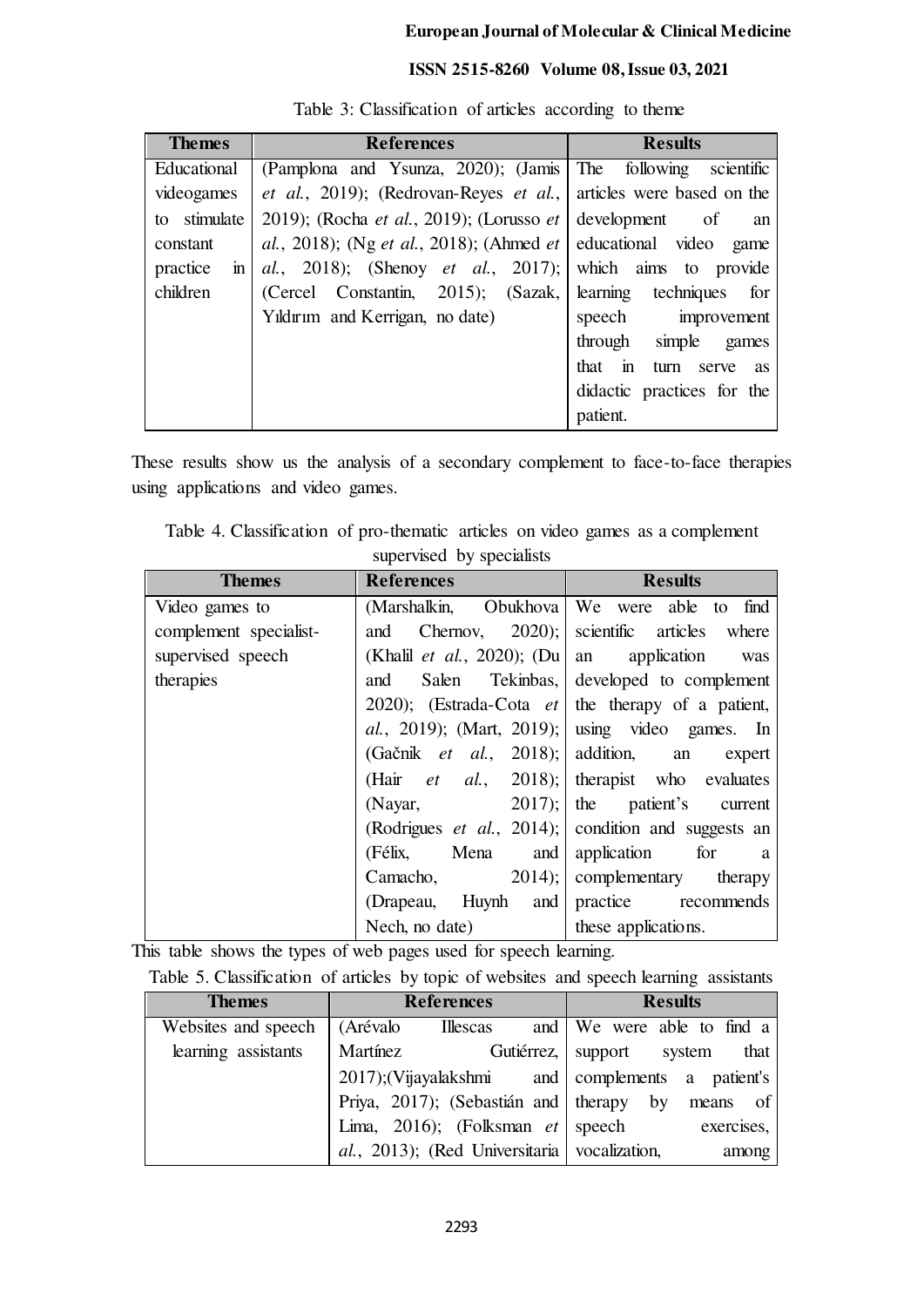|                            | Campus virtuales. <i>et al.</i> , others. In addition, these |
|----------------------------|--------------------------------------------------------------|
|                            | 2012); (Pentiuc et al., 2010); systems are monitored by      |
| (Tan <i>et al.</i> , 2007) | expert therapist in<br>an                                    |
|                            | charge of speech therapy.                                    |
|                            |                                                              |
|                            |                                                              |

The following table shows the second thematic segmentation based on mobile and web applications developed by specialists.

|  |  | Tabla 6. Mobile and web applications of an educational nature developed by specialists |  |  |  |
|--|--|----------------------------------------------------------------------------------------|--|--|--|
|  |  |                                                                                        |  |  |  |

| <b>Themes</b>  | <b>References</b>                                              | <b>Results</b>                    |
|----------------|----------------------------------------------------------------|-----------------------------------|
| Mobile and web | (Ferreira et al., 2020); (Dudy et   The information collected  |                                   |
| applications   | al., 2018); (Sivaram, Kumar                                    | provides us with data based       |
| developed by   | Kumar,<br>and                                                  | $2018$ ; on an independent system |
| specialists    | (Orehovački <i>et al.</i> , 2017); whose purpose is to provide |                                   |
|                | (Lavaissiéri and Melo, 2017); assistance based on voice        |                                   |
|                | (Udayashankara and Havalgi,   modulation                       | practices,                        |
|                | 2016); (Tommy and Minoi, gestures, among others, to            |                                   |
|                | $(Graizer, 2016);$ patients with<br>$2016$ :                   | speech                            |
|                | (Rybarczyk and Gonçalves, disorders. However, they are         |                                   |
|                | 2016); (Robles-Bykbaev et al., autonomous systems that by      |                                   |
|                | 2015); (Awad and Piechocki, themselves seek to achieve         |                                   |
|                | 2014)                                                          | the goal of improving the         |
|                |                                                                | speech condition.                 |

This table shows the segmentation of practice systems and enhancements for learning applications and robots.

Tabla 7. Analysis of practice systems and improvement of current applications in speech learning robots.

| <b>Themes</b> | <b>References</b>              | <b>Results</b>                                                       |  |  |
|---------------|--------------------------------|----------------------------------------------------------------------|--|--|
| Analysis      |                                | of (Heyman, 2018); (Furlong $et$ The following scientific articles   |  |  |
| practice      | <i>al.</i> ,                   | 2018); (Stark and show an analysis of different                      |  |  |
| systems       |                                | and   Warburton, 2018); (Javadi,   systems and applications that are |  |  |
| improvement   |                                | Ghazvini and Dianat, 2017); based on speech therapy for              |  |  |
| of            | current   (Checa-Moreno<br>and | patients with these disorders. It                                    |  |  |
| speech        |                                | Quevedo-Blasco, 2017); was concluded that in most cases              |  |  |
| learning      | (Nasiri,                       | Shirmohammadi   they should be complementary                         |  |  |
| applications  |                                | and Rashed, 2017); (Yang $et$ and worked in parallel with a          |  |  |
| and robots.   | al.                            | 2016); (Alvarado, therapy expert. In addition, the                   |  |  |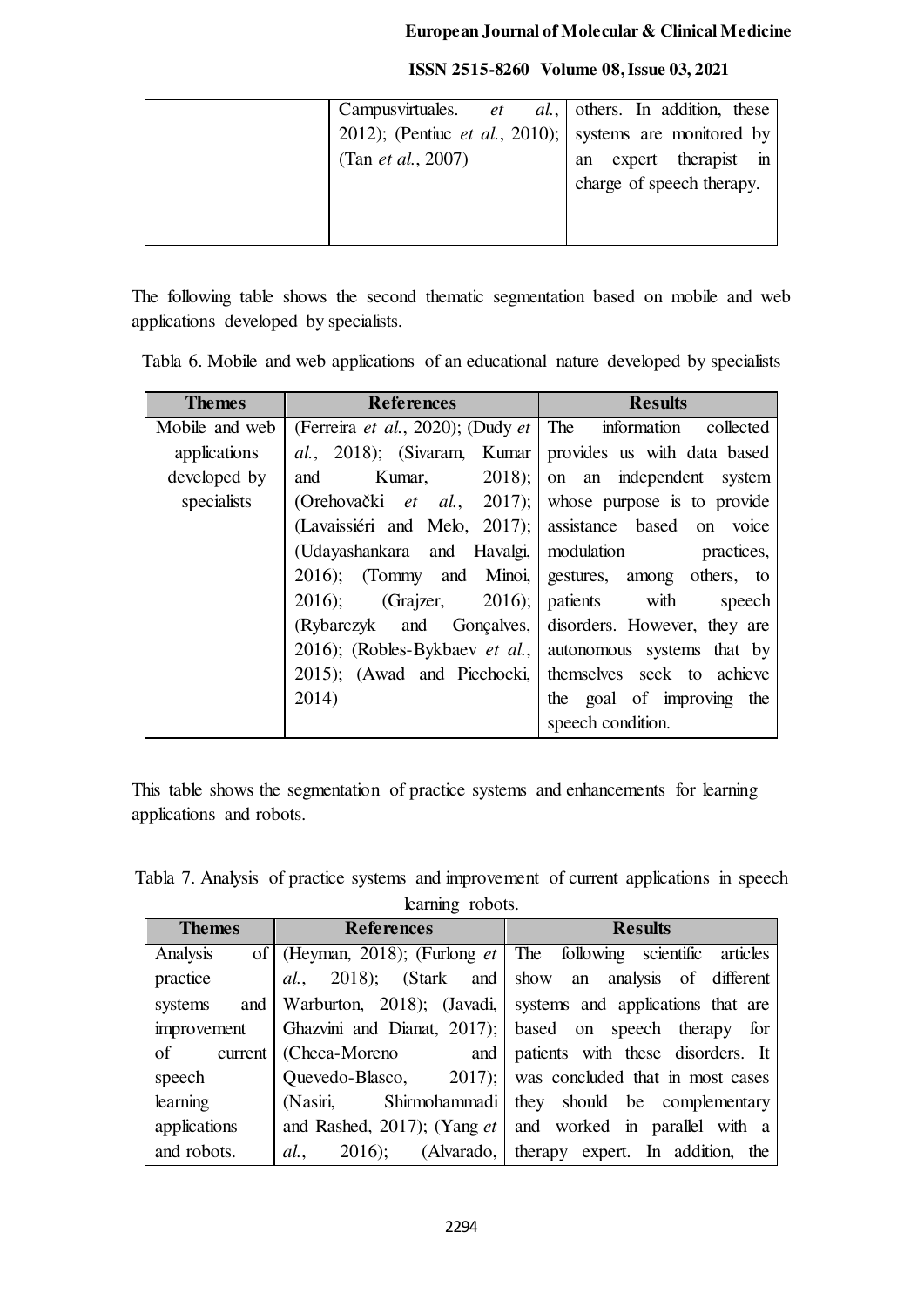| Coelho            |  | and Dougherty, quality of these systems                           |                                      |  |     |  | was         |
|-------------------|--|-------------------------------------------------------------------|--------------------------------------|--|-----|--|-------------|
|                   |  | 2016); (Foong <i>et al.</i> , 2012); evaluated, showing a correct |                                      |  |     |  |             |
| (Fernandes, 2011) |  |                                                                   | functioning                          |  | and |  | significant |
|                   |  |                                                                   | sections for the patient's learning. |  |     |  |             |
|                   |  |                                                                   |                                      |  |     |  |             |
|                   |  |                                                                   |                                      |  |     |  |             |
|                   |  |                                                                   |                                      |  |     |  |             |
|                   |  |                                                                   |                                      |  |     |  |             |

#### **ISSN 2515-8260 Volume 08, Issue 03, 2021**

# **Discussions**

Different scientific articles were analyzed according to our central theme, which aims to know which are the best information technology tools for the development of speech therapies for children with speech disorders or speech problems and how therapies evolve. Criteria were also identified for these articles to help answer our question, which are: types of systems, development theme, usefulness results.

# **RQ1. What would be the best tools and computer technologies for the implementation of speech therapy systems for children with speech disorders or speech problems?**

Figure 5 shows that most of the articles related to our topic come from North America, Brazil, Japan, and India. This result indicates that there is a greater awareness of digital tools as complements to speech therapies and that they are not as widely available in Spanish.

According to Figure 6, 54% of the applications are developed on mobile devices because they are more dynamic. Likewise, they can be designed in a friendly way and with different themes, which makes them more acceptable to them.

Table 5 and 6 shows us mobile or web applications made with specialists in order to give a control or to help a number of people who can't receive speech therapies for different reasons, so these are used as complements or forms of practice through gestures, pronunciation and repetition with the aim of improving speech.

Likewise, Table 7 shows that the use of voice recognition in the use of therapies in the practice tools as well as the use of web pages or some other device to monitor the progress of patients.

# **RQ2. What would be the best subject matter to develop an application or system with the objective of complementing speech therapies and how do they influence the development and/or evolution of the therapies?**

According to Table 2, there are a total of 21 articles where video games are discussed as a complement to speech therapies, and a total of 28 articles where independent systems or support pages for people with low resources can be accessed free of charge.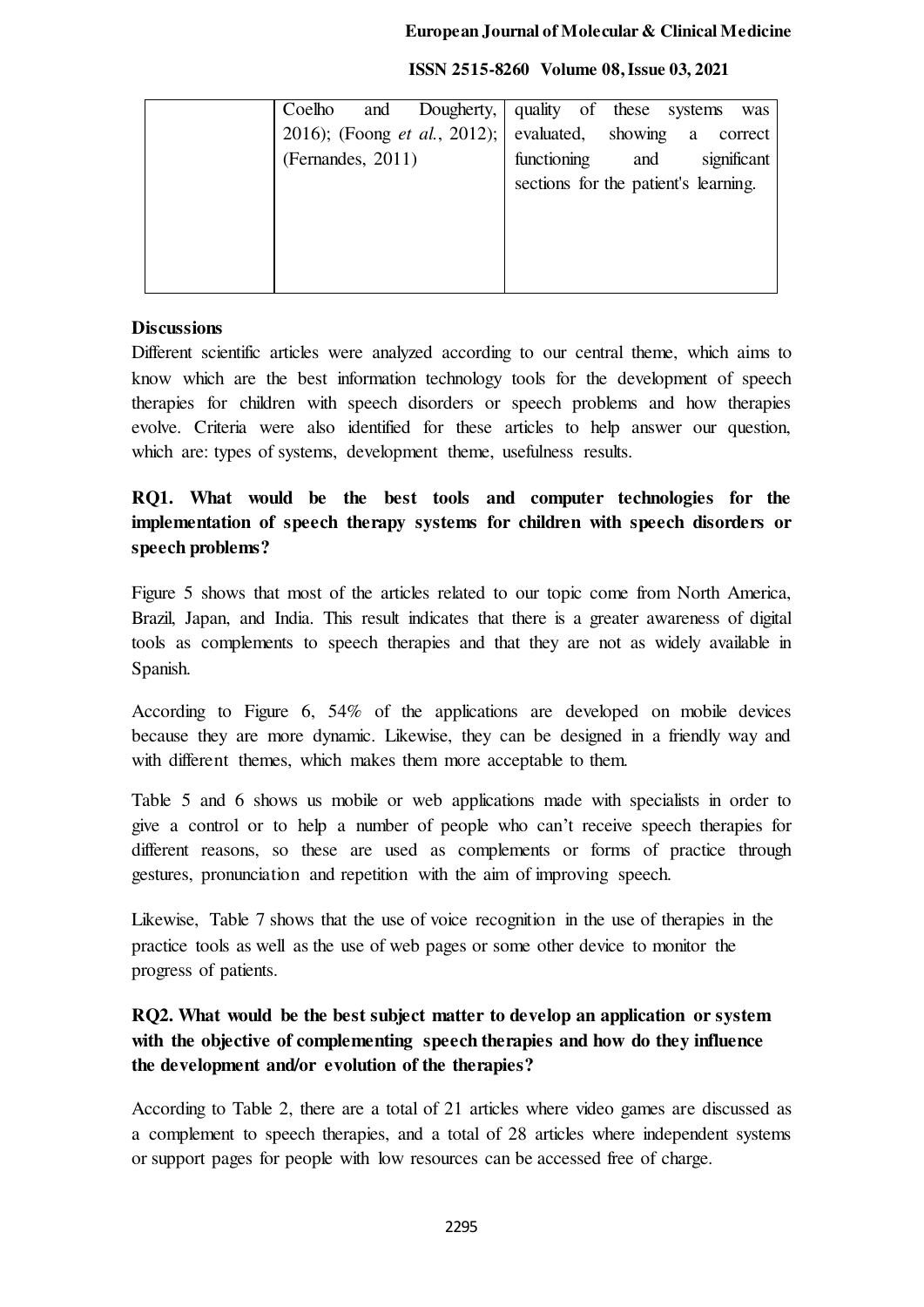#### **ISSN 2515-8260 Volume 08, Issue 03, 2021**

Table 3 and 4 highlights the use of applications with video games because children are easily distracted or lose interest in things easily, which makes therapies more lasting or tedious and, in most cases, they end up abandoning them. So, video games make them more interested and can increase the practice from home or in appointments with specialists.

85% of the articles studied are about application software to help during the therapy process for children with speech disabilities or speech disorders, of these, more than 90% achieved their goal, demonstrating that the use of applications both independently and / or as additional speech therapies achieves greater effectiveness of therapies, the duration of treatment is reduced considerably as well as capture their attention thus achieving greater frequency in the practices that will generate a greater development in speech.

Most of the articles collected were developed systems that were intended to complement speech therapies as well as to give access to these therapies to as many people as possible, either because they were not available in their languages or because they did not have access to specific devices to make use of these applications.

## **Conclusions**

Children with speech disorders or problems present difficulties in the development of therapies, as mentioned above, these therapies are of long duration due to the fact that most of them are only performed in person, have high costs and tend to be abandoned due to lack of interest on the part of the children.

In this systematic review, different articles on speech therapy systems were analyzed. Several articles demonstrated that the development and implementation of a system as an adjunct to therapies has a great utility and improvement in therapies.

This study found that mobile applications and video games make children have a greater interest in them and perform them more consistently either in therapeutic centers or at home individually. Likewise, it was possible to reduce the treatment duration from 3 years to almost half the time.

Therefore, therapy schools and parents should be encouraged to use these applications to improve the treatment of children with speech disorders or problems because they have proven to be efficient and achieve their objectives throughout the studies.

# **References**

Ahmed, B. *et al.* (2018) 'Speech-driven mobile games for speech therapy: User experiences and feasibility', *International Journal of Speech-Language Pathology*, 20(6), pp. 644–658. doi: 10.1080/17549507.2018.1513562.

Alvarado, N. C., Coelho, D. and Dougherty, E. (2016) 'Mobile apps for ELLs: Supporting language learning with engaging digital tools', *Argentinian Journal of*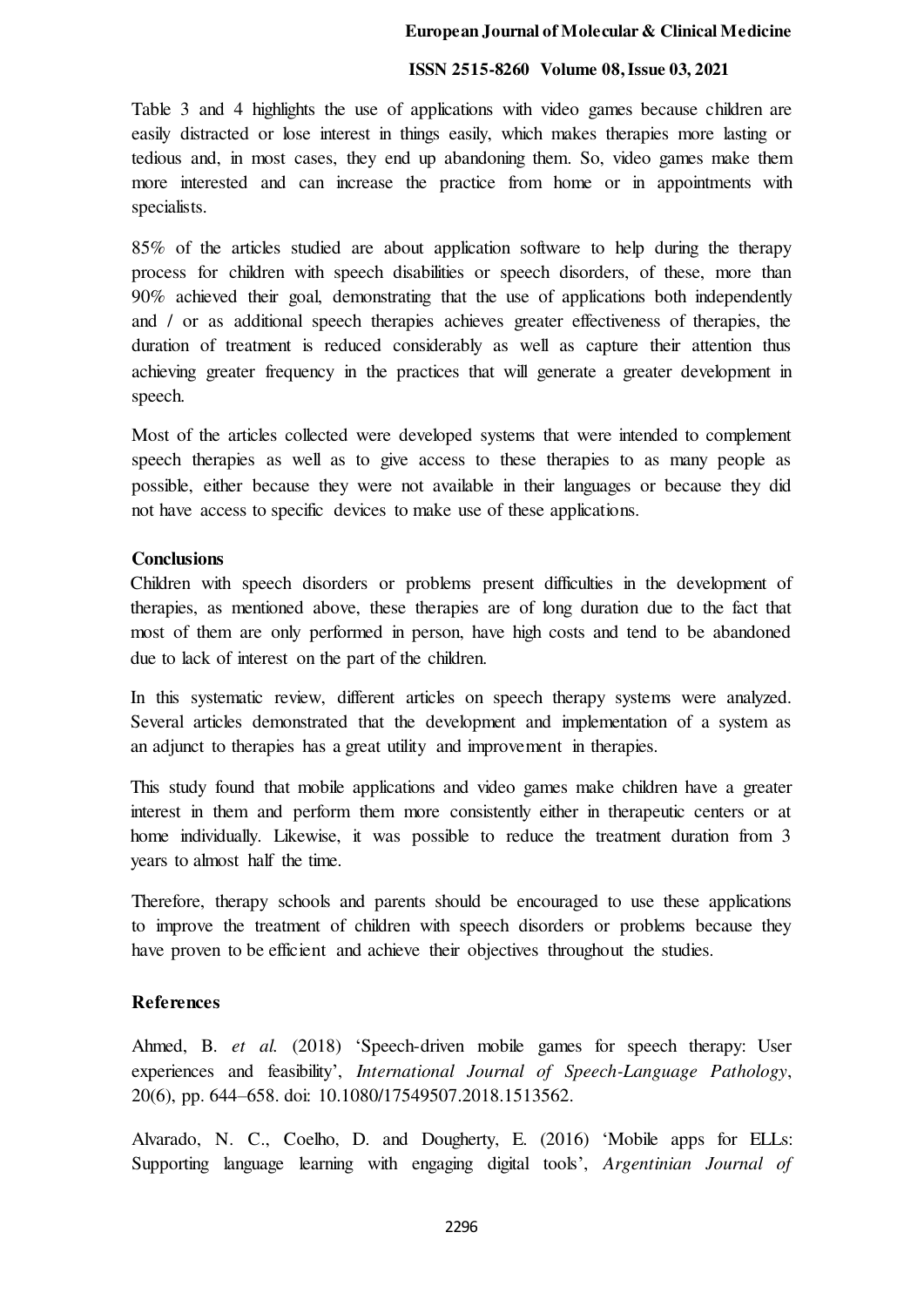*Applied Linguistics*, 4(1), pp. 43–58.

Arévalo Illescas, C. G. and Martínez Gutiérrez, J. S. (2017) 'Diseño y desarrollo de una caja multi-modular interactiva para el soporte de la terapia del lenguaje para niños con discapacidad y desórdenes de la comunicación', p. 58.

Awad, S. S. and Piechocki, C. (2014) 'Speech therapy software on an open web platform', *2014 10th International Computer Engineering Conference: Today Information Society What's Next?, ICENCO 2014*, pp. 53–56. doi: 10.1109/ICENCO.2014.7050431.

Checa-Moreno, álvaro and Quevedo-Blasco, R. (2017) 'Revisión sistemática en el síndrome del acento extranjero: Intervención y terapia del lenguaje', *Revista Iberoamericana de Psicologia y Salud*, 8(1), pp. 1–8. doi: 10.23923/j.rips.2017.08.001.

Dom, M. (2015) 'Nómadas Universidad Complutense de Madrid Universidad Complutense de Madrid España', (January 2003).

Drapeau, R., Huynh, N. and Nech, A. (no date) 'Kimbee: A Speech Therapy Application For Children'.

Du, Y. and Salen Tekinbas, K. (2020) 'Bridging the gap in mobile interaction design for children with disabilities: Perspectives from a pediatric speech language pathologist', *International Journal of Child-Computer Interaction*, 23–24. doi: 10.1016/j.ijcci.2019.100152.

Dudy, S. *et al.* (2018) 'Automatic analysis of pronunciations for children with speech sound disorders', *Computer Speech and Language*, 50, pp. 62–84. doi: 10.1016/j.csl.2017.12.006.

Estrada-Cota, I. *et al.* (2019) 'Design of a Web Tool to Support Language Therapy for Children with Cleft Lip and / or Palate', *Proceedings - 2019 International Conference on Inclusive Technologies and Education, CONTIE 2019*, pp. 164–167. doi: 10.1109/CONTIE49246.2019.00039.

Félix, V. G., Mena, L. J. and Camacho, M. F. Y. (2014) 'Uso de aplicacion movil como auxiliar terapéutico en niños con discapacidades en la comunicación y comprensión del lenguaje: disfacia', (October).

Fernandes, B. (2011) 'iTherapy: The Revolution of Mobile Devices Within the Field of Speech Therapy', *Perspectives on School-Based Issues*, 12(2), pp. 35–40. doi: 10.1044/sbi12.2.35.

Ferreira, G. Z. *et al.* (2020) 'Analysis of oral-nasal balance after intensive speech therapy combined with speech bulb in speakers with cleft palate and hypernasality', *Journal of Communication Disorders*, 85(October 2018), p. 105945. doi: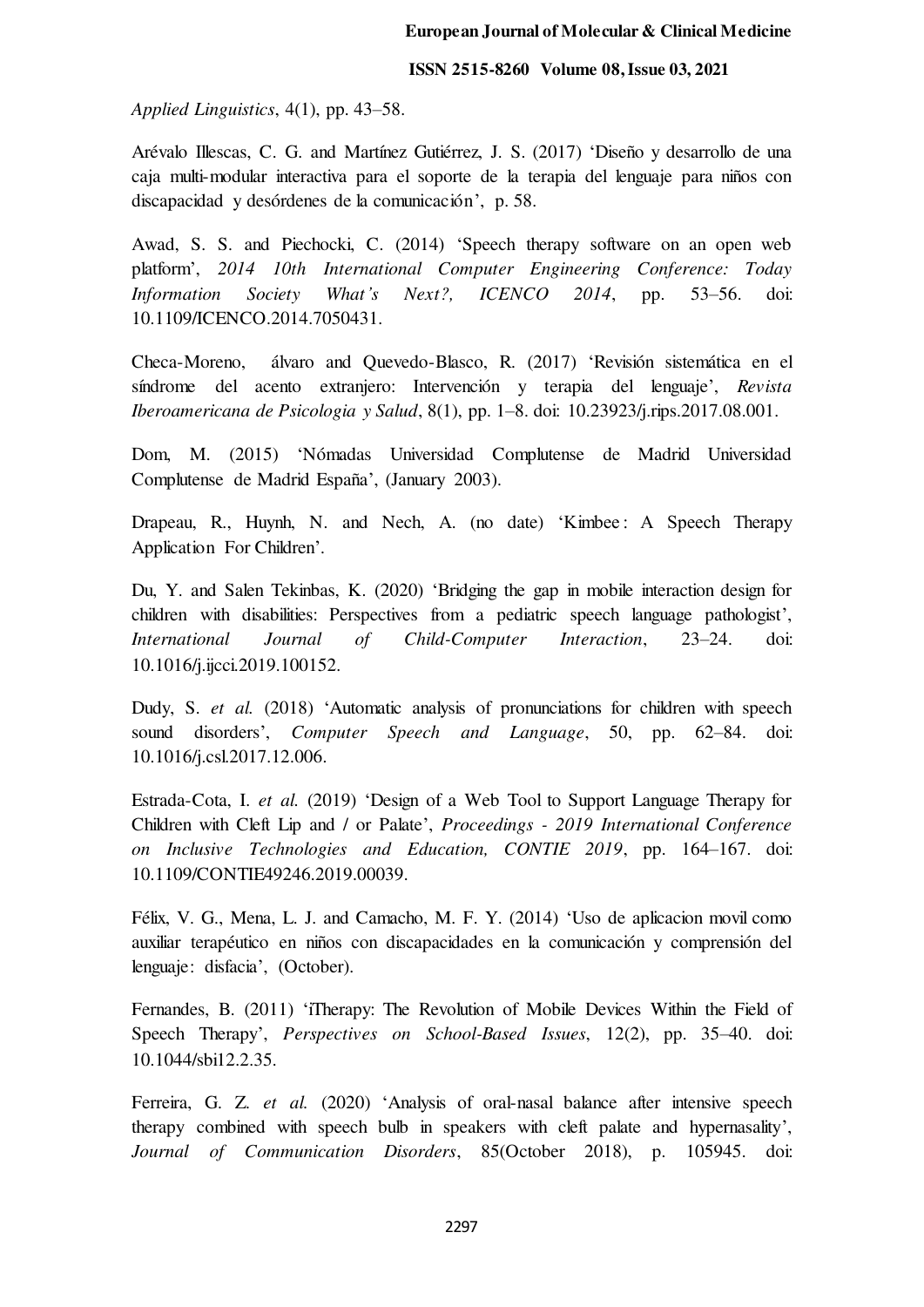10.1016/j.jcomdis.2019.105945.

Folksman, D. *et al.* (2013) 'A Mobile Multimedia Application Inspired by a Spaced Repetition Algorithm for Assistance with Speech and Language Therapy', in *2013 Sixth International Conference on Developments in eSystems Engineering*. IEEE, pp. 367– 375. doi: 10.1109/DeSE.2013.71.

Foong, D. Y. J. *et al.* (2012) 'A mobile phone initiative to increase return for speech therapy follow-up after cleft palate surgery in the developing world', *Journal of Plastic, Reconstructive and Aesthetic Surgery*, 65(9), pp. e260–e261. doi: 10.1016/j.bjps.2012.04.026.

Furlong, L. *et al.* (2018) 'Mobile apps for treatment of speech disorders in children: An evidence-based analysis of quality and efficacy', *PLoS ONE*, 13(8), pp. 1–12. doi: 10.1371/journal.pone.0201513.

Gačnik, M. *et al.* (2018) 'User-centred app design for speech sound disorders interventions with tablet computers', *Universal Access in the Information Society*, 17(4), pp. 821–832. doi: 10.1007/s10209-017-0545-9.

Grajzer, M. (2016) 'Mobile and Personal Speech Assistant for the Recognition of Disordered Speech', *International Journal onAdvances inIntelligent Systems*, 9(May), pp. 589–599.

Hair, A. *et al.* (2018) 'Apraxia world: A speech therapy game for children with speech sound disorders', *IDC 2018 - Proceedings of the 2018 ACM Conference on Interaction Design and Children*, pp. 119–131. doi: 10.1145/3202185.3202733.

Heyman, N. (2018) 'Identifying features of apps to support using evidence-based language intervention with children', *Assistive Technology*, 00(00), pp. 1–11. doi: 10.1080/10400435.2018.1553078.

Jamis, M. N. *et al.* (2019) 'Speak App: A Development of Mobile Application Guide for Filipino People with Motor Speech Disorder', *IEEE Region 10 Annual International Conference, Proceedings/TENCON*, 2018-Octob(October), pp. 717–722. doi: 10.1109/TENCON.2018.8650157.

Javadi, F., Ghazvini, F. F. and Dianat, F. (2017) 'Research Paper: Mobile Speech Therapy Application Using Speech Processing for Intellectually Disabled Children', *Journal of Modern Rehabilitation Citation*, 11(4), pp. 209–218.

Khalil, H. *et al.* (2020) 'Speech therapy in the treatment of globus pharyngeus: Development of a mobile application to improve patient access', *Egyptian Journal of Ear, Nose, Throat and Allied Sciences*, 21(2), pp. 88–93. doi: 10.21608/ejentas.2020.20538.1164.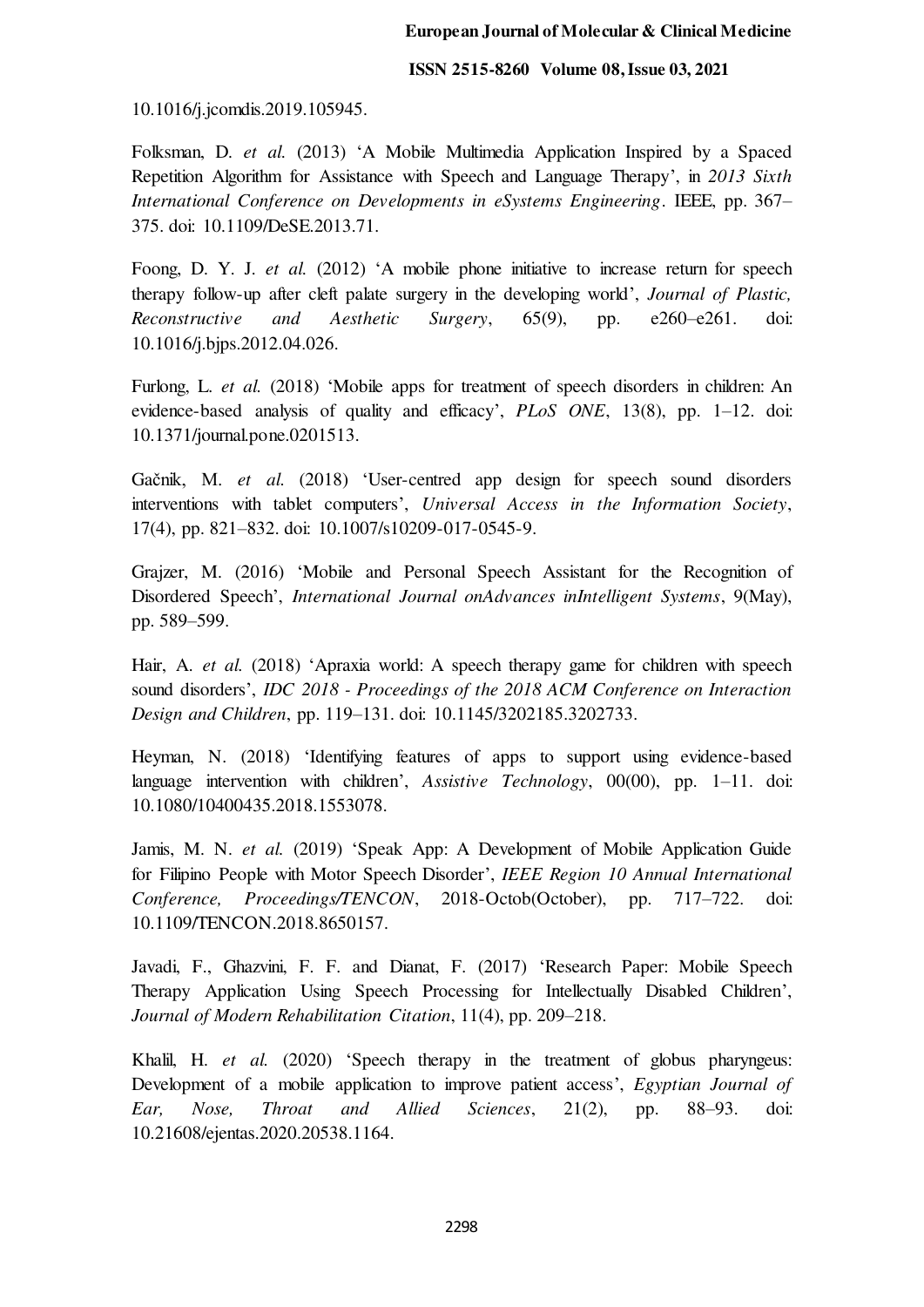#### **ISSN 2515-8260 Volume 08, Issue 03, 2021**

Lavaissiéri, P. and Melo, P. E. D. (2017) 'Prototype app for voice therapy: a peer review', *CoDAS*, 29(1), p. e20150300. doi: 10.1590/2317-1782/20172015300.

Lorusso, M. L. *et al.* (2018) 'Exploring the learnability and usability of a near field communication-based application for semantic enrichment in children with language disorders', *Assistive Technology*, 30(1), pp. 39–50. doi: 10.1080/10400435.2016.1253046.

Manterola, C. *et al.* (2013) 'Revisiones sistemáticas de la literatura. Qué se debe saber acerca de ellas', *Cirugia Espanola*, 91(3), pp. 149–155. doi: 10.1016/j.ciresp.2011.07.009.

Marshalkin, A. P., Obukhova, N. V. and Chernov, D. E. (2020) 'Digitalization of Speech Therapist's Work in Educational Organizations with Children Who have Serious Speech Disorders', 437(Detp), pp. 455–459. doi: 10.2991/assehr.k.200509.083.

Mart, J. (2019) 'Un videojuego para apoyar la terapia del lenguaje en niños con discapacidad auditiva . El caso de la descripción dinámica', (October), p. 7.

Nasiri, N., Shirmohammadi, S. and Rashed, A. (2017) 'A serious game for children with speech disorders and hearing problems', *2017 IEEE 5th International Conference on Serious Games and Applications for Health, SeGAH 2017*. doi: 10.1109/SeGAH.2017.7939296.

Nayar, R. (2017) 'Towards designing speech technology based assistive interfaces for children's speech therapy', *ICMI 2017 - Proceedings of the 19th ACM International Conference on Multimodal Interaction*, 2017-Janua, pp. 609–613. doi: 10.1145/3136755.3137027.

Ng, S. I. *et al.* (2018) 'An automated assessment tool for child speech disorders', *2018 11th International Symposium on Chinese Spoken Language Processing, ISCSLP 2018 - Proceedings*, pp. 493–494. doi: 10.1109/ISCSLP.2018.8706577.

NIDCD (2019) *El trastorno específico del lenguaje*. Available at: https://www.nidcd.nih.gov/es/espanol/el-trastorno-especifico-del-lenguaje (Accessed: 20 January 2021).

'OMS | 10 datos sobre la discapacidad' (2017) *WHO*. Available at: http://www.who.int/features/factfiles/disability/es/ (Accessed: 12 October 2020).

Orehovački, T. *et al.* (2017) 'Features and quality of a mobile application employed in a speech-language therapy', *Lecture Notes in Computer Science (including subseries Lecture Notes in Artificial Intelligence and Lecture Notes in Bioinformatics)*, 10272 LNCS, pp. 250–262. doi: 10.1007/978-3-319-58077-7\_20.

Pamplona, M. del C. and Ysunza, P. A. (2020) 'Speech Pathology Telepractice for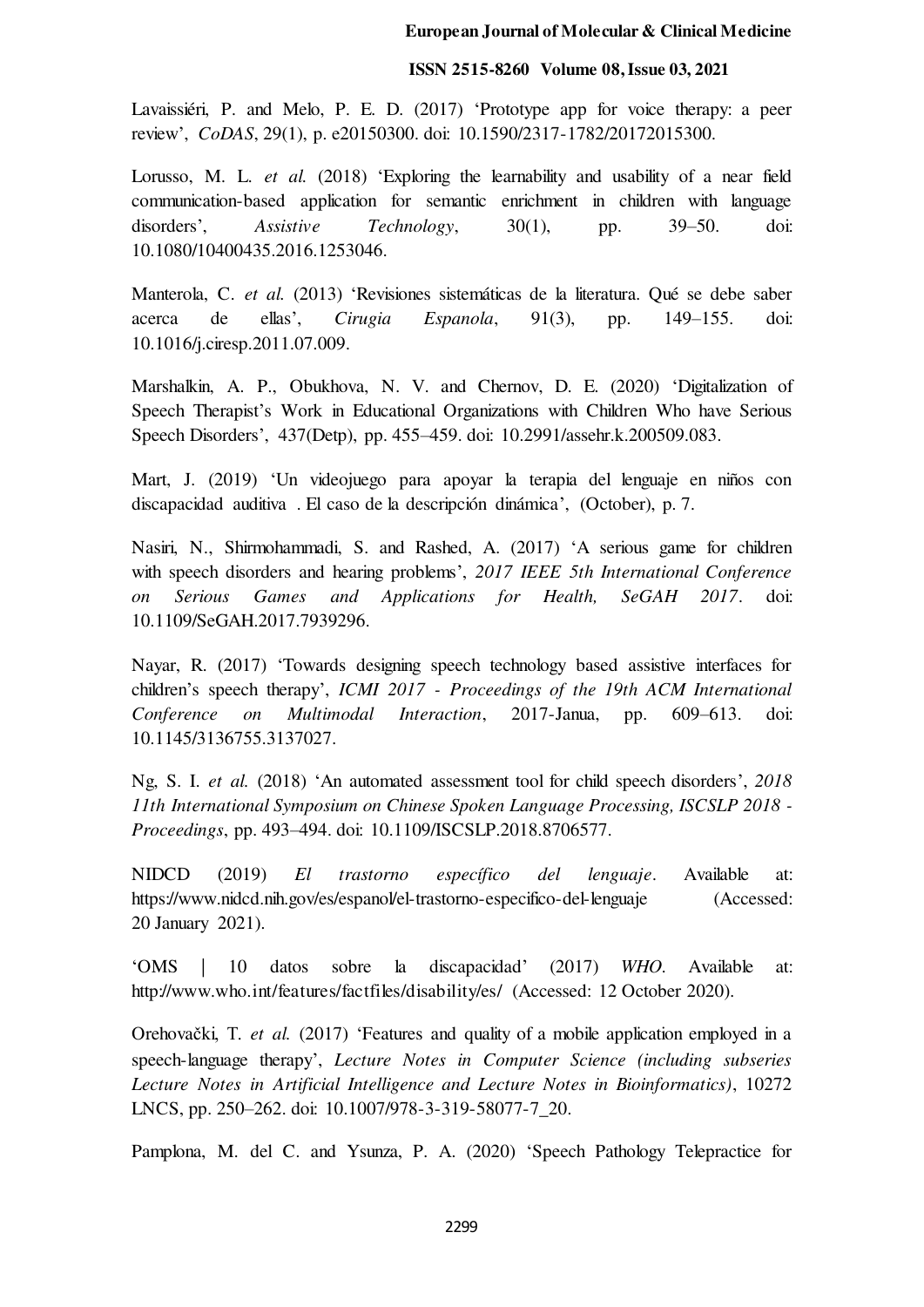# **ISSN 2515-8260 Volume 08, Issue 03, 2021**

children with cleft palate in the times of COVID-19 Pandemic', *International Journal of Pediatric Otorhinolaryngology*, 138(July), p. 110318. doi: 10.1016/j.ijporl.2020.110318.

Pentiuc, S. G. *et al.* (2010) 'Speech therapy programs for a computer aided therapy system', *Elektronika ir Elektrotechnika*, 7(7), pp. 87–90. doi: 10.5755/j01.eee.103.7.9282.

Red Universitaria Campusvirtuales., M. *et al.* (2012) 'Campus virtuales: revista científica iberoamericana de tecnologia educativa.', *Campus Virtuales, ISSN-e 2255- 1514, Vol. 6, N<sup>o</sup> . 1, 2017 (Ejemplar dedicado a: Marzo/March), págs. 77-87*, 6(1), pp. 77–87. Available at: https://dialnet.unirioja.es/servlet/articulo?codigo=5900699.

Redrovan-Reyes, E. *et al.* (2019) 'An educational platform based on expert systems, speech recognition, and ludic activities to support the lexical and semantic development in children from 2 to 3 years', *2019 IEEE Colombian Conference on Communications and Computing, COLCOM 2019 - Proceedings*. doi: 10.1109/ColComCon.2019.8809118.

Robles-Bykbaev, V. E. *et al.* (2015) 'RAMSES : A robotic assistant and a mobile support environment for speech and language therapy', *5th International Conference on Innovative Computing Technology, INTECH 2015*, (Intech), pp. 1–4. doi: 10.1109/INTECH.2015.7173473.

Rocha, T. *et al.* (2019) 'The AppVox mobile application, a tool for speech and language training sessions', *Expert Systems*, 36(3), pp. 1–13. doi: 10.1111/exsy.12373.

Rodrigues, F. *et al.* (2014) 'Mobile application to aid people with speech disorders Aplicativo Móvel para auxiliar pessoas com distúrbios de fala Aplicaciones Mobiles para ayudar personas con problemas de habla', *Journal of Health Informatics*, 6(2), pp. 41–45.

Rybarczyk, Y. P. and Gonçalves, M. J. (2016) 'WebLisling : Uma Plataforma Terapêutica Baseada na Web para a Reabilitação de Doentes Afásicos', 14(8), pp. 3921–3927.

Sazak, Ç., Yıldırım, A. and Kerrigan, S. (no date) 'Mobile Device Application For Speech Therapy'.

Sebastián, J. and Lima, G. (2016) 'Revista Órbita Pedagógica ISSN 2409-0131 SISTEMA DE COMUNICACIÓN EN LA TERAPIA DEL TRASTORNO DE ESPECTRO AUTISTA', pp. 31–48.

Shenoy, R. *et al.* (2017) 'Development of an android application in kannada to enhance picture naming skills in persons with aphasia', *2017 International Conference on Advances in Computing, Communications and Informatics, ICACCI 2017*, 2017-Janua,